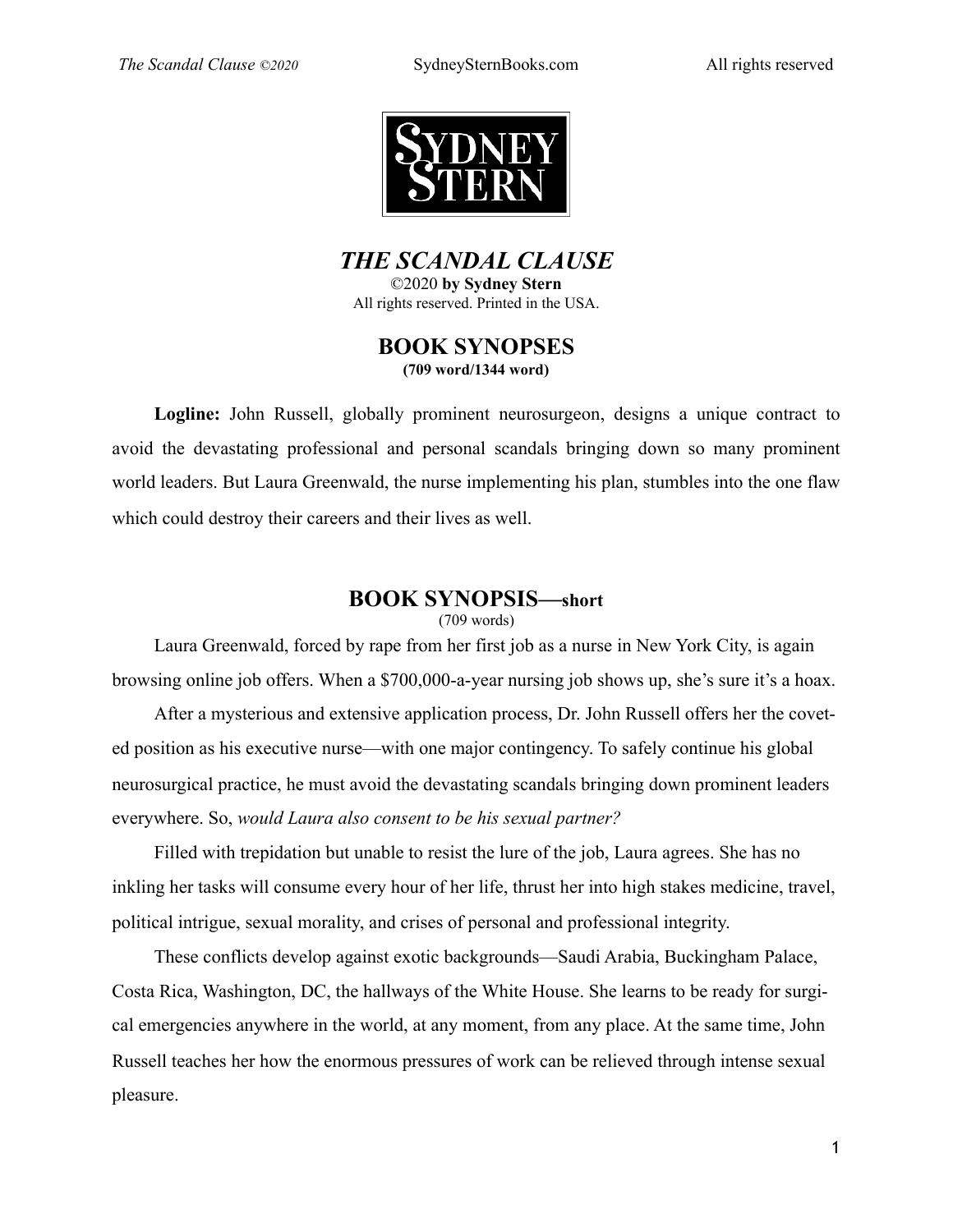Laura's struggles over work grow more complex when she meets Arlo Stephanopoulos, neurosurgeon and colleague. She cannot imagine disclosing to him her contractual sex with John Russell—nor could she imagine Arlo understanding it. She decides to end the relationship.

Months pass. Laura grows more isolated as she settles into the demands of her job. However, when she discovers the startling fact that she's pregnant, Laura is certain who fathered her child since John had been her only partner for some time. He refuses to believe it, touting his longstanding vasectomy and her intensely supervised and regulated birth control. "Get rid of it," he demands.

Outraged, Laura resigns, removes her IUD to protect the growing fetus, and is able to get a sample of John's DNA tested to prove paternity. However, she collapses in a cab on the way home and is taken to the ER. Upon awakening, the doctor informs her his team had averted a miscarriage. She is admitted overnight for observation. By chance she encounters Arlo visiting a patient. She tells him of her pregnancy. He guesses who fathered the child.

A pregnant Laura is offered work at the White House Medical Unit. Laura soon finds herself being harassed by an angry John Russell who wants her out of the city. At a medical meeting she explodes, accusing him of stalking her and being her baby's father. She quits this second job, and flees to Cleveland to stay with her family. She has a miscarriage on the airplane. Arlo visits her overnight in the Cleveland hospital to encourage her to stand up for herself.

A month later, from her parents' home, she applies for a job at a local hospital. She is told Dr. Russell left a strong recommendation for the hospital to hire Laura. This latest John Russell intrusion into her life triggers a full-blown panic attack. But it also stirs deep anger. She formulates a plan, flies back to DC, and calls Arlo to discuss her plans with him. She stays at his apartment.

Laura confronts John in his office, requesting a  $2\frac{1}{2}$  million-dollar endowment for a nonprofit she will develop—Sexual and Legal Wellness in the Workplace. She leverages her request with the threat of media exposure if he does not comply. Russell counter offers in a phone call and then sends one of his lawyers, unannounced, to Arlo's apartment.

Laura, outraged at yet another overt intrusion, makes an emergency appointment with attorney Johneen Johnson, a specialist in workplace harassment. Johnson rapidly sets up meetings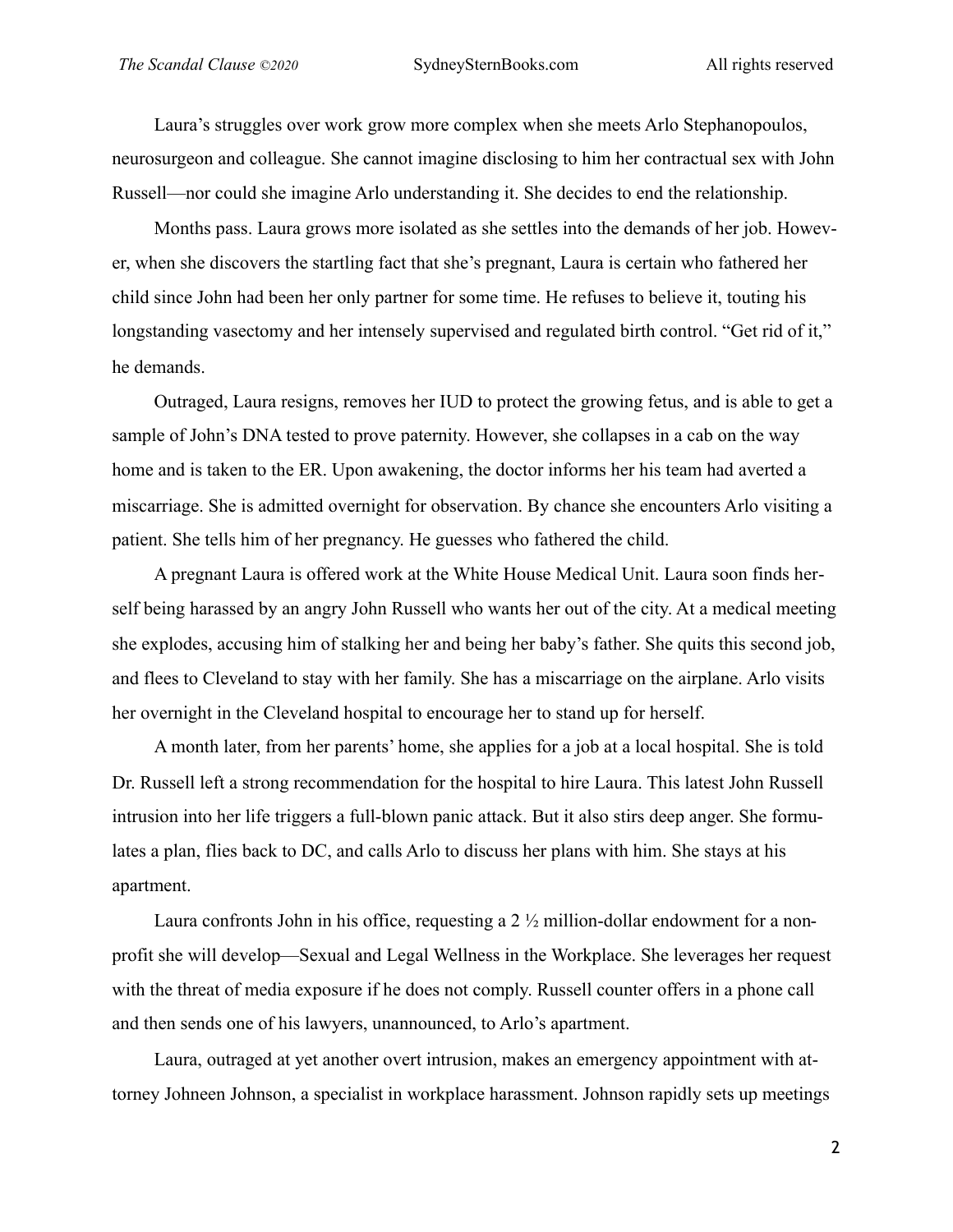to discuss Laura's terms. Russell and his lawyer struggle to outmaneuver them. Laura's anger at his ongoing arrogance and entitlement finally spills over. She rips into her ex-employer with the power of her rage and determination to move forward regardless of what happens.

Russell submits to the demands with reluctance, knowing a media scandal could ruin his reputation and practice. John, angry and unrelenting to the end, finds himself alone, deserted even by his lawyer. Laura, on the other hand, delights in her hard-won success. She plans to move forward with the newly endowed business and her relationship with Arlo.

#### **BOOK SYNOPSIS—longer**  (1344 words)

Laura Greenwald, forced by rape from her first job as a nurse in New York City, is again browsing online job offers on a Sunday morning in her Somerville apartment. As administrator in a large Boston hospital, she's had her fill of unrelenting work demands and being turned down for raises. The final straw had occurred the day before— the hospital's-married-with-children lawyer arranged an urgent Saturday meeting and used it to attempt sexual seduction.

When a \$700,000-a-year nursing job shows up on the computer screen including travel and a \$50,000 bonus, Laura is sure it's a hoax. But she's too fed up with life to be cautious.

Laura fills out the application then forgets about it as the demands of a major hospital accreditation review overwhelm her attention.

Two weeks later, she receives a very unusual phone call at work which describes requirements even more unusual than the call itself. And so begins the complex and mysterious job interview process for which she is a finalist—private planes, secret contracts, brain operations, haute cuisine luncheons, psychological testing, and a three-day on-site interview process.

Dr. John Russell, prominent global neurosurgeon based in the DC area, offers her the coveted job as his executive nurse. But he has a contingency. He needs to protect himself from the horrific scandals bringing down prominent leaders everywhere. So, *would Laura also consent to be his sexual partner?* Although Dr. Russell would be sexually exclusive with her, that would not be a requirement for Laura.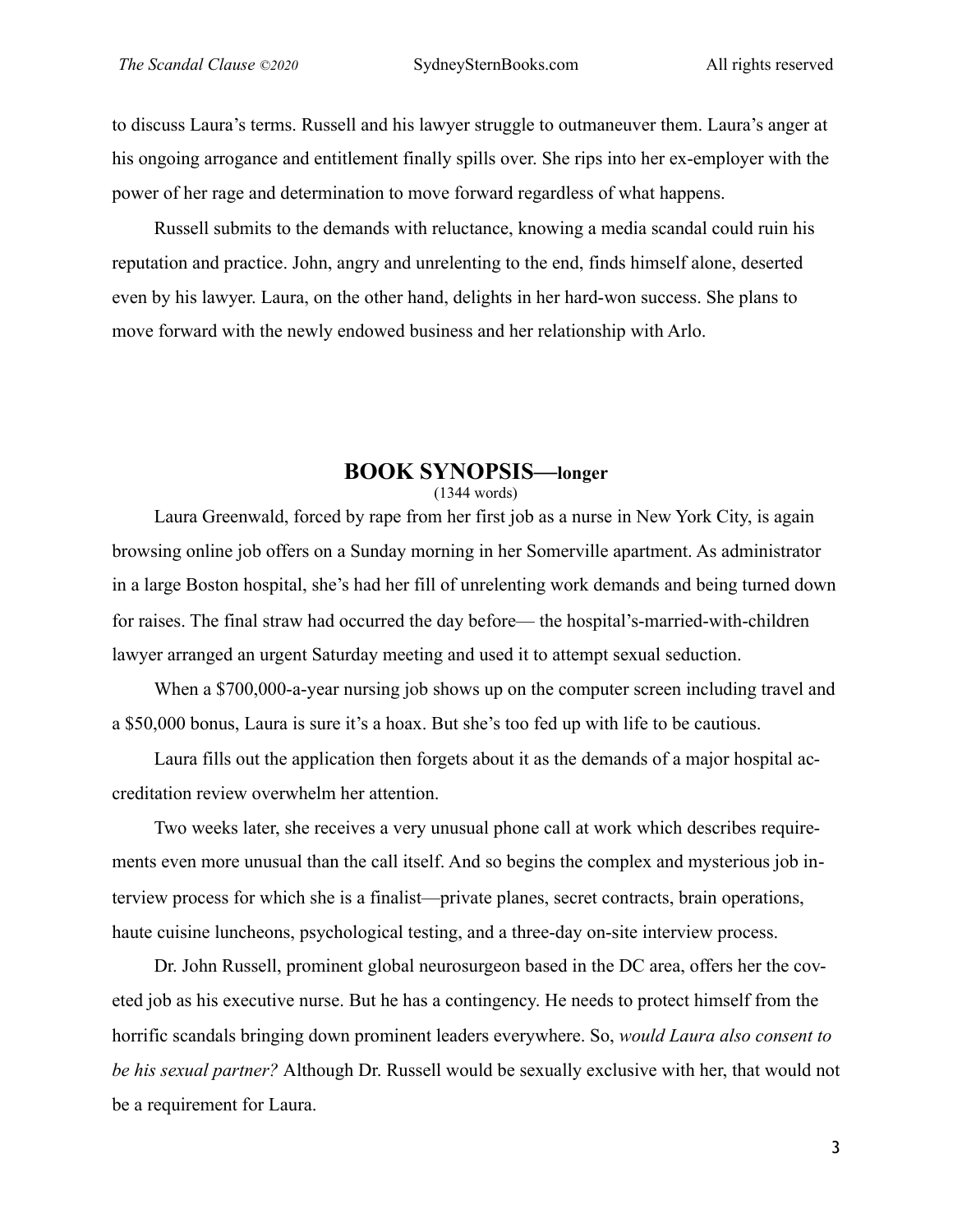She feels this is the most difficult of the decisions she faces during the three days of interview. She has no inkling the job will demand much, much more of her, that it would consume every hour of her life, pull her into the worlds of power, high stakes medicine, political intrigue, sexual morality, and crises of personal and professional integrity.

But, unable to resist the lure of the job, Laura signs the contract.

With that signature she also accepts the severest of restrictions, knowing Dr. Russell's organization has the resources to back them up—total confidentiality, unquestioned non-disclosure restrictions, and absolutely no pregnancy while employed.

Her move to DC marks the beginning of rigorous job training, creating a learning curve Laura describes as "straight up"—unending hours of back-to-back surgeries and clinical work. She must travel abroad with minimal notice. She must absorb the intricate details of medical politics played out with clients at the highest rungs of power. She must balance Dr. Russell's arrogant, rude, dismissive work behaviors with his charming at-ease persona. She must also grow into her sexual responsibilities and accept rigorous birth control guidelines insisted upon by her employer.

During her training time, Laura meets Arlo Stephanopoulos, neurosurgeon and Dr. Russell's colleague. They continue to see each other. As they become more intimate, she finds balancing the secret sexual duties of her contract interfere with their relationship.

Laura's conflicts develop against many backgrounds—Costa Rica, Saudi Arabia, Buckingham Palace, Shenandoah Valley, the city haunts of Washington, DC and the White House.

Her struggle with the intimacy issues grow until she breaks up with Arlo and chooses to stay with the job. This distresses both Arlo and Laura, but she reasons she could never tell Arlo about her contractual sex with John Russell and he might never understand.

At the same time, Laura experiences firsthand with John Russell how the intense pressures of her work are relieved with intense sexual pleasure. This occurs one evening after a precarious surgery when Laura initiates all night sex with Russell.

She becomes more settled in her work, and begins to say 'no' to some of John's demands.

Months pass. Then Laura finds out she is pregnant. John Russell is the father since he's been her only partner for some time. He refuses to believe her because he has a longstanding va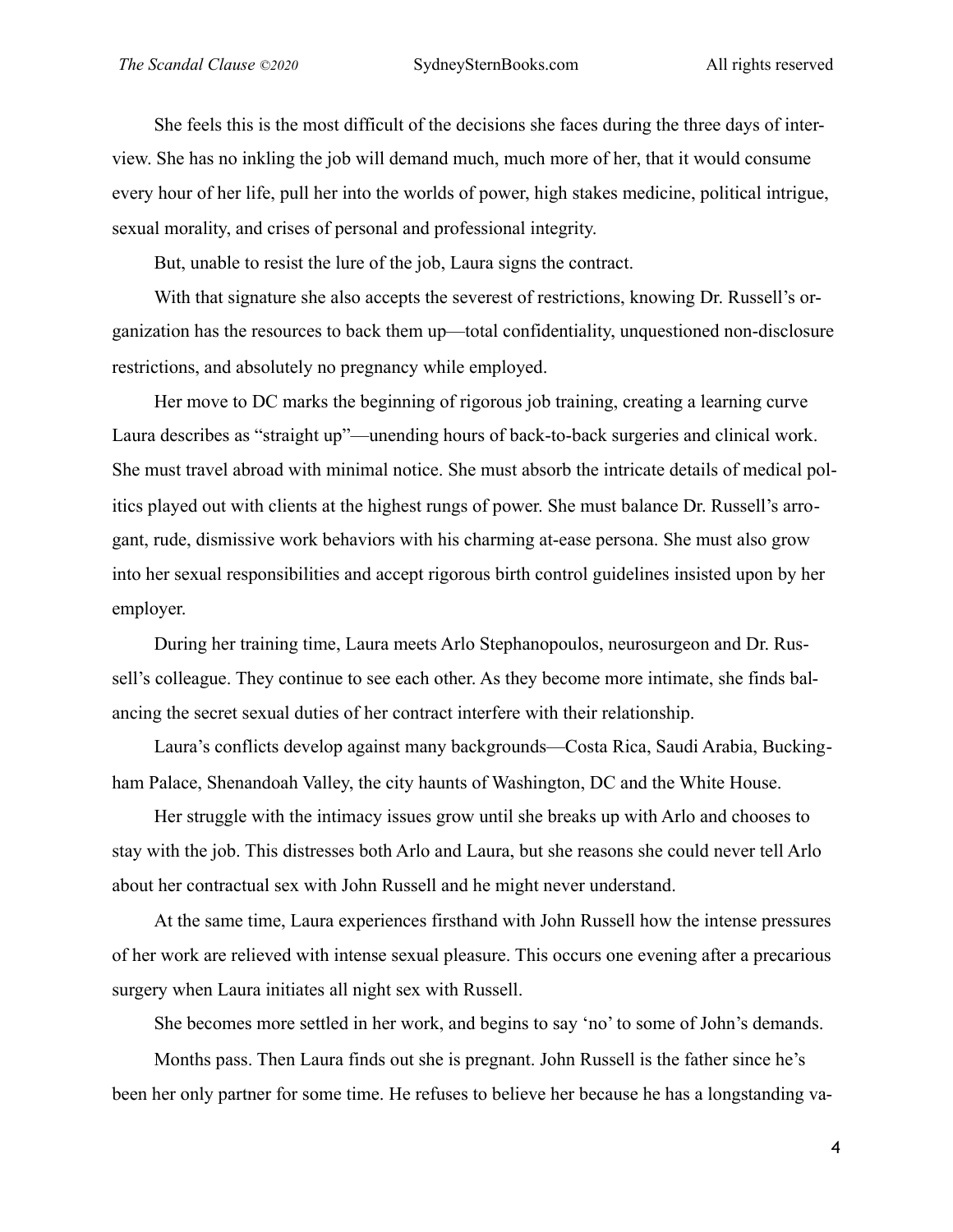sectomy and she has very regulated birth control. Several times he refuses to listen to or believe her. He insists she 'get rid of it.'

In one meeting, she is able to obtain a DNA sample from a napkin into which John Russell coughed.

The next day Laura resigns, has her IUD removed to protect the fetus, and submits John Russell's napkin for DNA testing. The next day after collecting the DNA results, she collapses in the cab on her way home and is taken to the emergency room. The ER doctor says his team was able to avert a miscarriage but recommends she stay overnight for observation.

Because the hospital is full, Laura, considered a 'clean patient' with no diseases, is housed in a bed on the neurosurgical floor. She wakes at 3:00 a.m. desperate to go home. She leaves her room but runs into Arlo just exiting an urgent care visit to a patient. Flustered and disoriented, she tells Arlo she is pregnant. At that moment he guesses the father to be John Russell.

She goes to her apartment and falls into a depression. During the next week, the Vice President's daughter, Anika, calls and asks Laura to be her obstetrical nurse during the second pregnancy—Anika suggests that could happen if her father arranges a nursing position for Laura at the White House Medical Center.

Laura starts work a month later. John Russell, who has replaced Laura with another nurse, begins to harass Laura, ultimately wanting her to leave the city. At a White House medical meeting including Russell and several others, Laura explodes, accuses him of harassing her and being the father of her baby. She quits her job, closes up her Washington apartment, and retreats to Cleveland where her family lives. She has a miscarriage on the flight and ends up in a Cleveland hospital.

Arlo attempts to connect with Laura but discovers her apartment has been vacated. She has not answered his previous calls, but he tries again. The night of the miscarriage, she decides to pick up and explains to Arlo what happened. He flies to Cleveland and visits overnight in hospital. She goes to her parents next day, after encouragement by Arlo to stand up for herself.

A month passes before Laura feels well enough to apply for a job. She calls one of the Cleveland hospitals. The personnel office informs Laura Dr. Russell has left a strong and positive